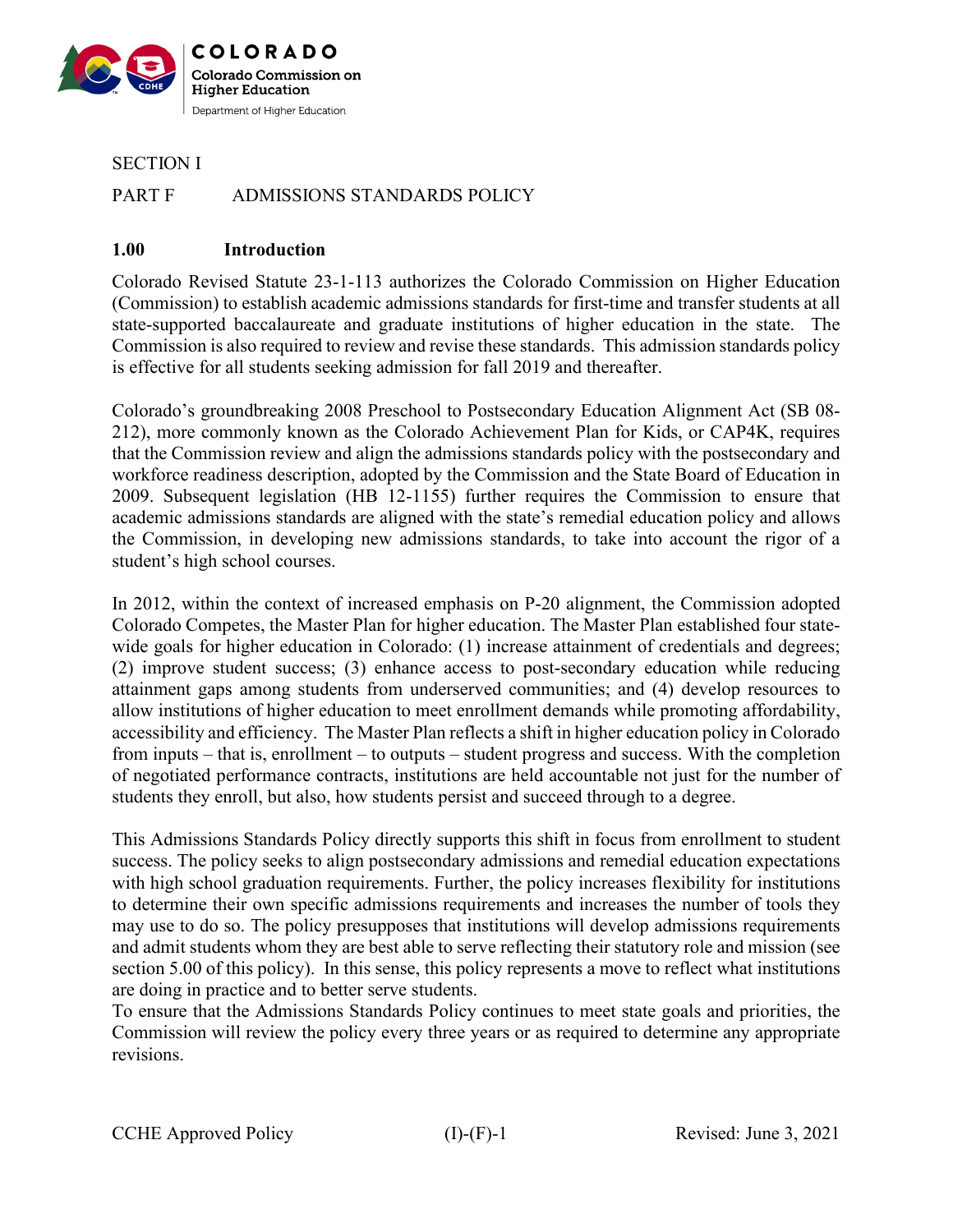The Commission admissions standards are intended to be a qualitative and quantitative guideline of requirements for consideration at four-year institutions. Meeting the Commission's admissions standards does not guarantee admission to any student at any institution, as institutions consider a broad range of factors in making admissions decisions.

# **This policy is comprised of the following sections:**

- 1.00 Introduction
- 2.00 Statutory Authority
- 3.00 Policy Goals
- 4.00 Admissions Standards First-time Admissions Standards Postsecondary and Workforce Readiness Endorsed Diploma Admissions Guidelines Transfer Admissions Standards
- 5.00 Public Institutions' Statutory Roles and Missions
- 6.00 Data Reporting and Analysis
- 7.00 Communication with Prospective Students
- 8.00 In-State and Out-of-State Enrollment Standards
- 9.00 Policy Background
- 10.00 Guiding Policies

# **2.00 Statutory Authority**

23-1-113. Commission directive - admission standards for baccalaureate and graduate institutions of higher education - policy - definitions (1) (a) The commission shall establish and the governing boards shall implement academic admission standards for first-time freshmen and transfer students at all state-supported baccalaureate and graduate institutions of higher education in the state. The commission shall establish and may subsequently review and amend the standards after consultation with the governing boards of institutions. The academic admission standards for students who do not have in-state status, as determined pursuant to [section 23-7-103,](http://web.lexisnexis.com/research/buttonTFLink?_m=8f3620ae3a25e6dae834055cdd9a6344&_xfercite=%3ccite%20cc%3d%22USA%22%3e%3c%21%5bCDATA%5bC.R.S.%2023-1-113%5d%5d%3e%3c%2fcite%3e&_butType=4&_butStat=0&_butNum=2&_butInline=1&_butinfo=COCODE%2023-7-103&_fmtstr=FULL&docnum=1&_startdoc=1&wchp=dGLbVzt-zSkAb&_md5=3e9283da3f005150ed4b98605c6718c9) shall equal or exceed those established for determining admission of in-state students.

# **3.00 Policy Goals**

Through this policy, the Commission intends to provide an opportunity for all qualified individuals to attend and succeed at a Colorado public higher education institution by:

- 1. Informing prospective students regarding the recommended ways to academically prepare for postsecondary education in Colorado.
- 2. Requiring that four-year institutions admit only students who are academically prepared, as defined in Colorado's remedial education policy, unless that institution can adequately support the student with Supplemental Academic Instruction.
- 3. Requiring institutions to establish and clearly communicate to prospective students and affiliated constituents performance-based admissions standards that reflect the institution's statutory role and mission and which align to the following: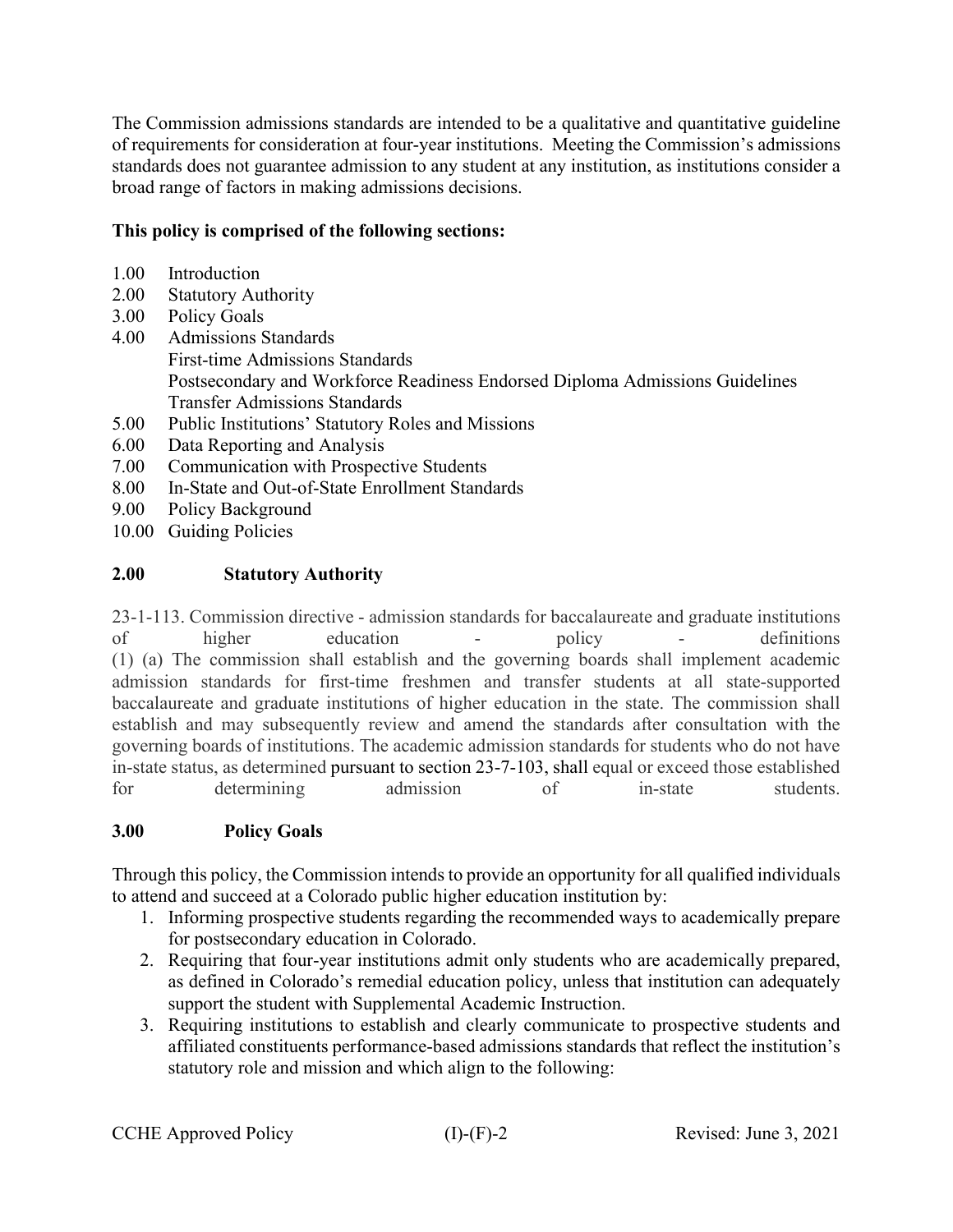- a. Colorado Department of Education's high school graduation guidelines (Colorado Academic Standards) per C.R.S. 23-1-113(1.5);
- b. Commission Policy I, L: Statewide Transfer and gtPathways Policy;
- c. Colorado Remedial Education Policy; and
- d. Appropriate alternative pathways.
- 4. Encouraging diversity by encouraging the admissions of applicants from underrepresented groups, applicants with special talents and applicants with other unique circumstances while ensuring their ability to succeed.
- 5. Allowing institutional flexibility in making admissions decisions that will lead to each institution meeting its enrollment, persistence and completion rates and the state meeting its statewide goals.

### **4.00 Admissions Standards**

### 4.01 **First-time Admissions Standards**

Starting with admission for the fall of 2019, these first-time admissions standards apply to all new first-time applicants and to transfer applicants with fewer than 24 college-level semester credit hours completed at the point of application, except first-time and transfer applicants who meet one of the admissions standards exemptions listed in section 4.04.

### 4.01.01 **College-Readiness Guideline**

Institutions may admit students scoring below the college-ready cut scores as listed in the Statewide Developmental Education Policy (Commission Policy section I Academic Affairs, Part E) and place them in college-level courses provided that the students receive academic support, including by not limited to Supplemental Academic Instruction (SAI) based on the institution's secondary evaluation process (Commission Policy section I Supplemental Academic Instruction part W).

# 4.01.02 **Development of Institutional Admissions Policy -- Academic Performance Indicators**

In addition to determining college-readiness as described above, institutions shall each develop individual admissions standards using academic performance indicators. Academic performance indicators are defined in C.R.S. 23-1-113. For the purposes of the Colorado Admissions Standards, institutions must use at a minimum the following two indicators as **first-time admissions academic performance indicators – per HB21-1067, institutions have the option to require national assessment scores**:

- Grade point average (GPA); and
- Rigor.

### 4.01.02.01 **Assessment Scores**

Institutions must provide clear information to applicants regarding how and if national assessment scores are considered as part of their admission process. Institutions will set a performance indicator which will represent the assessment score mid 50% range of their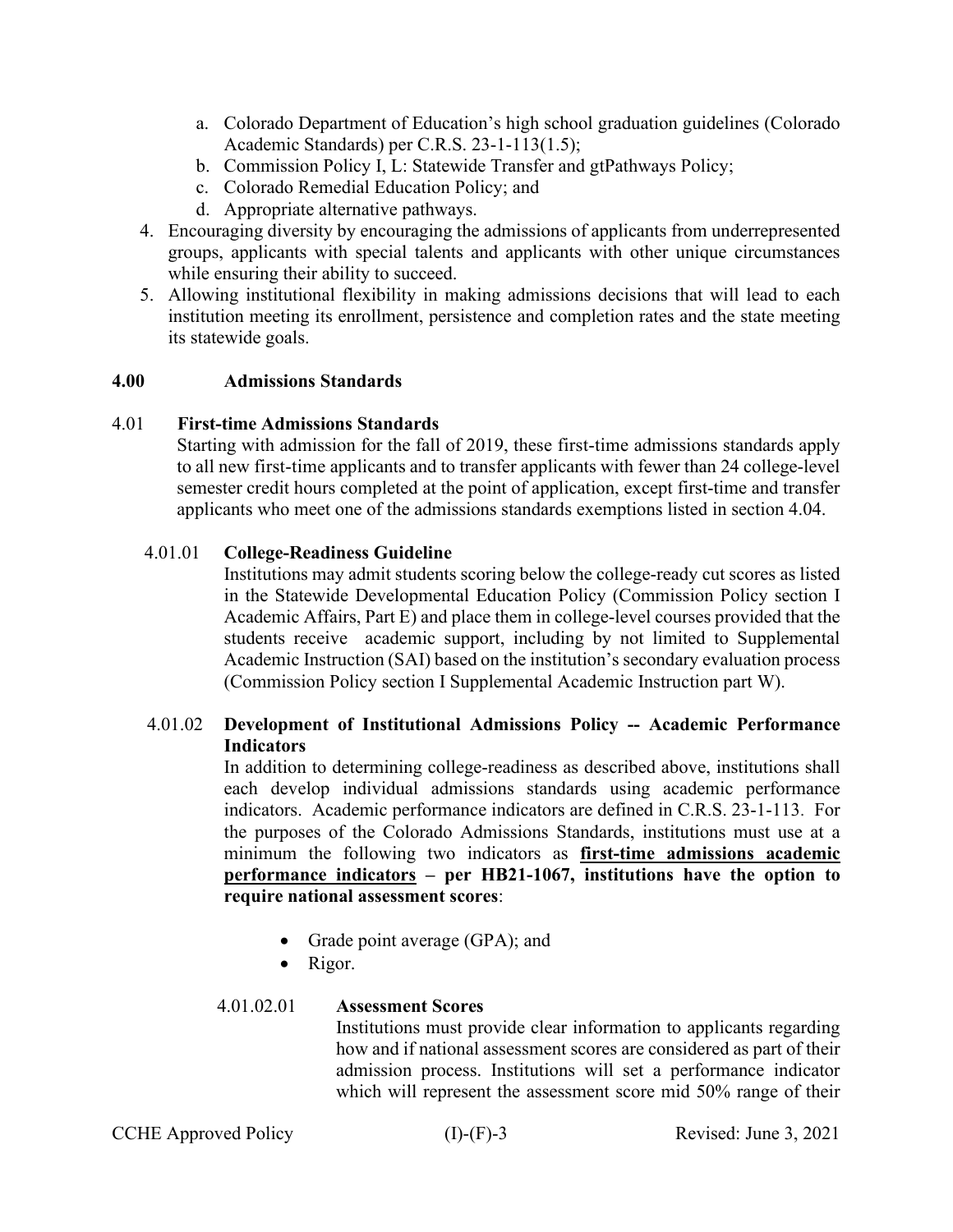admitted class from the previous year. Institutions may use either SAT or ACT; or PARCC or Smarter Balanced when validated. Institutions may also choose to use a supplemental assessment including Accuplacer and Compass.

#### 4.01.02.02 **Grade Point Average (GPA)**

Institutions will set a performance indicator which will represent the high school cumulative GPA mid 50% range of their admitted class from the previous year. Institutions will accept the GPA reported on the high school transcript. All GPAs will be correlated to a 4.0 scale. In cases of students entering without a GPA that can be calculated on a 4.0 scale, the institution will review the GPA within the context of the grading methodology used at the school (e.g., standards-based assessment, narrative assessment, definitions of "mastery" to progress, non-U.S. based grading scales); rigor will also be considered as will national assessment scores if submitted.

#### 4.01.02.03 **Rigor**

Institutions will set a performance indicator using rigor of students' high school program of study. Research indicates the best preparation for success in college is for a student to take a rigorous high school curriculum. Institutions can assess rigor in multiple ways, recognizing that students engaged in competency-based high school programs of study and those in traditional seat-time based programs may have different methods of demonstrating rigor. Institutions' performance indicators should accommodate these different demonstrations of rigor, including, but not limited to, the following:

A. Quantity and quality of completed high school core-content courses. Strong preparation in English and mathematics is highly recommended for all college-bound students. Students also should complete significant core-content coursework in social and behavior sciences, natural and physical sciences, arts and humanities, world languages and academic electives; For students in traditional seat-time based programs, the recommended rigor and mix for college preparation are detailed in the seventeen academic units of the Higher Education Admission Recommendations (HEAR) and are outlined below:

### **Academic Area**

| English         | 4 Units |
|-----------------|---------|
| Mathematics     | 4 Units |
| Natural Science | 3 Units |
| Social Science  | 3 Units |
| World Language  | 1 Unit  |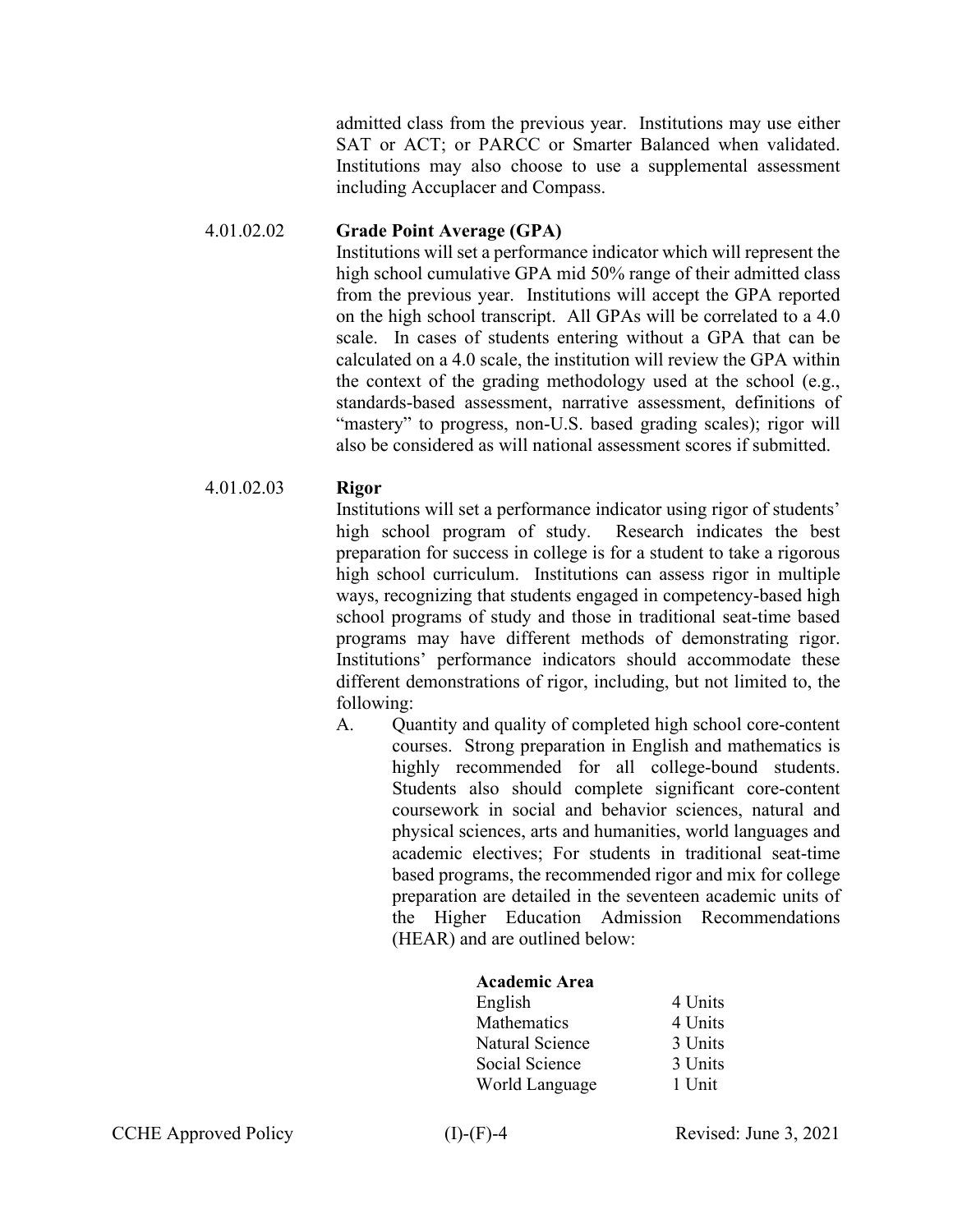| Academic Electives | 2. Units |
|--------------------|----------|
| <b>TOTAL</b>       | 17 Units |

 *Notes:* 

- *An academic unit is equivalent to one full school year of credit in a specific subject.*
- *Students who successfully complete a college-level course before high school graduation (i.e., via concurrent or dual enrollment) with a grade of C- or better in one of the HEAR academic areas will be considered as having satisfied the unit recommendation for that academic area.*
- *Some institutions and academic programs may have additional academic area standards.*
- B. Sequences of career and technical courses;
- C. Successful completion of Advanced Placement courses, International Baccalaureate courses or gtPathways concurrent enrollment courses (grades of "C-" or better);
- D. High school senior year coursework and experiences. Students are strongly encouraged to take the most rigorous courses available to them and consistent with their academic abilities. Additionally, students may be evaluated on the rigor of the courses selected compared to the rigor of courses available; and
- E. High school courses in a chosen career path. Students are recommended to pursue high school courses and experiences relevant to their career path.

### 4.01.02.04 **Submission of Institutional Standards to Commission**

Following adoption of this policy, institutions are required to establish and submit to the Commission for approval admissions standards by December 1, 2014. Institutions will submit admissions standards in a format to be determined by the Department in consultation with the institutions. The admissions standards should include the performance indicators as described in sections 4.01.02.01, 4.01.02.02, and 4.01.02.03. Institutions may submit changes to their standards at any time in the future provided the proposed standards are accompanied by an explanation from the institution providing a justification for the change, to include at a minimum how the change in standards will enable the institution to continue to or better serve students according to its role and mission. If institutions choose to require a higher high school equivalency exam score, this information must also be explained.

### 4.01.02.05 **Review by the Commission**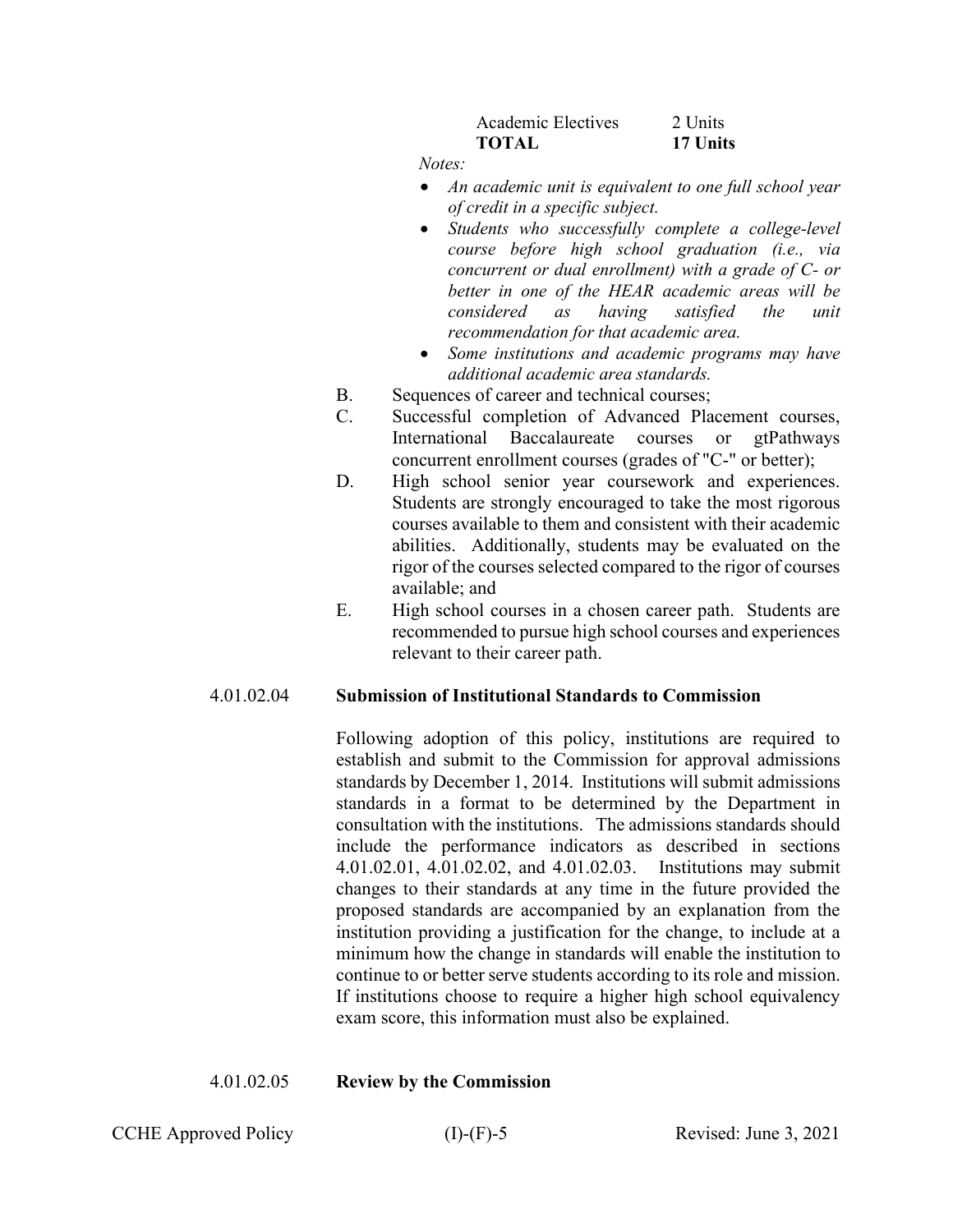The Commission will review each institution's proposed standards and provide within 60 days either a notice of approval or a request for further information. The Commission will consider each institution's proposed standards according to its consistency with: Policy I-F, the institution's statutory role and mission, and statewide student success goals as established in the statewide master plan.

#### 4.01.03 **Students required to meet First-time Admissions Standards**

- 4.01.03.01 Students who leave high school before graduating, earn a high school equivalency degree and apply to a four-year institution are subject to High School Equivalency Exam requirements, assessment scores and rigor performance indicators.
- 4.01.03.02 Home-schooled students.
- 4.01.03.03 Applicants who wish to enroll in a degree or certificate of completion program offered either through Extended Studies, including Off-Campus State-Funded Program or under the authority as a Regional Education Provider shall meet exactly the same institutional requirements for admissions that are applied to students enrolling on campus. Institutions can request an exemption to the admission standards process from the Department for programs that serve targeted, in-need student populations (e.g. credential completion programs offered to students in prison) who are unable to submit some academic credentials.
	- 4.01.03.04.01 A student who has been formally admitted to the institution may enroll in courses through the Statewide Extended Studies Program & apply the credits toward a degree. These students are advised to regularly consult with the institution to ensure the credits earned fulfill degree requirements.

#### 4.01.04 **High School Equivalency Exam**

Students without a high school diploma must provide a high school equivalency exam score. Institutions shall accept General Education Development (GED) versions 1988, 2002, 2014 and any other state approved exam. This route to admission is available only to students without a high school diploma. Selective, highly selective, moderately selective, and modified open institutions shall require a score of 145 or above in each content area on the 2014 GED. Selective and highly selective institutions shall require a score of 550 or greater on the 2002 version, or 55 or greater on the 1988 version. Moderately selective and modified open institutions shall require a score of 450 or greater on the 2002 version, or 45 or greater on the 1988 version. Minimum required scores for other state approved high school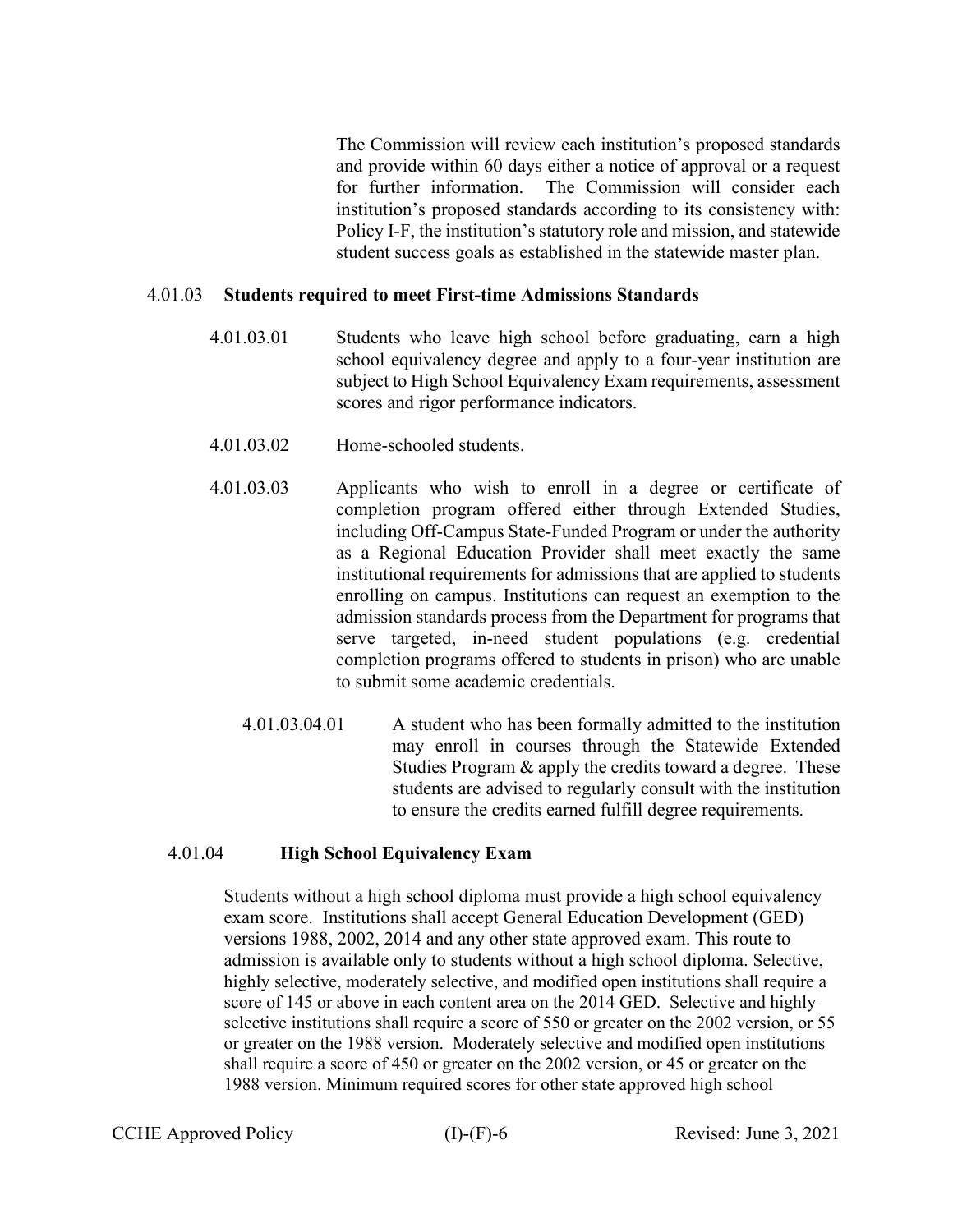equivalency exams shall be set with the advice of both the vendor offering the exam and the Colorado Department of Education. Institutions choosing to set higher minimum scores must include this information in their standards submission to the Commission as described in section 4.01.02.04. Admission is not guaranteed for students who meet the minimum GED institutional scores, as institutions also may consider academic rigor, performance, and assessment scores as part of their comprehensive review of GED applicants.

#### 4.02 **Postsecondary and Workforce Readiness Endorsed Diploma Admissions Guidelines**

C.R.S. 23-1-113(7) authorizes the Commission, in collaboration with the State Board of Education and each institution's or system's governing board, to establish guidelines on admissions practices for students receiving a Postsecondary and Workforce Readiness (PWR) Endorsed Diploma.

**Open, modified open and moderately selective** institutions shall have as part of their admissions policies that students with a PWR Endorsed Diploma are guaranteed admission. Colorado high school students applying to open, modified open and moderately selective institutions, with indication on their transcript, as early as completion of the sixth semester (junior year), that they are on-track for a PWR Endorsed Diploma, will be processed and admitted into open, modified open and moderately selective institutions upon receipt of a complete college application. In order to be considered for guaranteed admission, students must meet institution application deadlines. The final high school transcript should reflect whether students have successfully completed the PWR Endorsed Diploma. Failure to successfully complete the PWR Endorsed Diploma may negate the offer of admission or result in disenrollment from the institution. Each institution reserves the right to refuse a student based on past criminal or disciplinary action, according to institutional campus safety/conduct guidelines (refer to the institution for detail).

**Selective and highly selective** institutions shall have as part of their admissions policies that students with a Postsecondary and Workforce Readiness PWR Endorsed Diploma will receive priority consideration. Colorado high school students applying to selective and highly selective institutions, with indication on their transcript, as early as completion of the sixth semester (junior year), that they are on-track for a PWR Endorsed Diploma, shall receive priority processing consideration once their complete applications are received by selective and highly selective institutions. The institution will move the completed application to the beginning of the applications to be reviewed; however, institutions reserve the right to request additional information before rendering a final decision. In order to be considered for priority consideration, students must meet institution application deadlines. The final high school transcript should reflect whether students have successfully completed the PWR Endorsed Diploma. Failure to successfully complete the PWR Endorsed Diploma may negate the offer of admission or result in disenrollment from the institution. Each institution reserves the right to refuse a student based on past criminal or disciplinary action, according to institutional campus safety/conduct guidelines (refer to the institution for detail).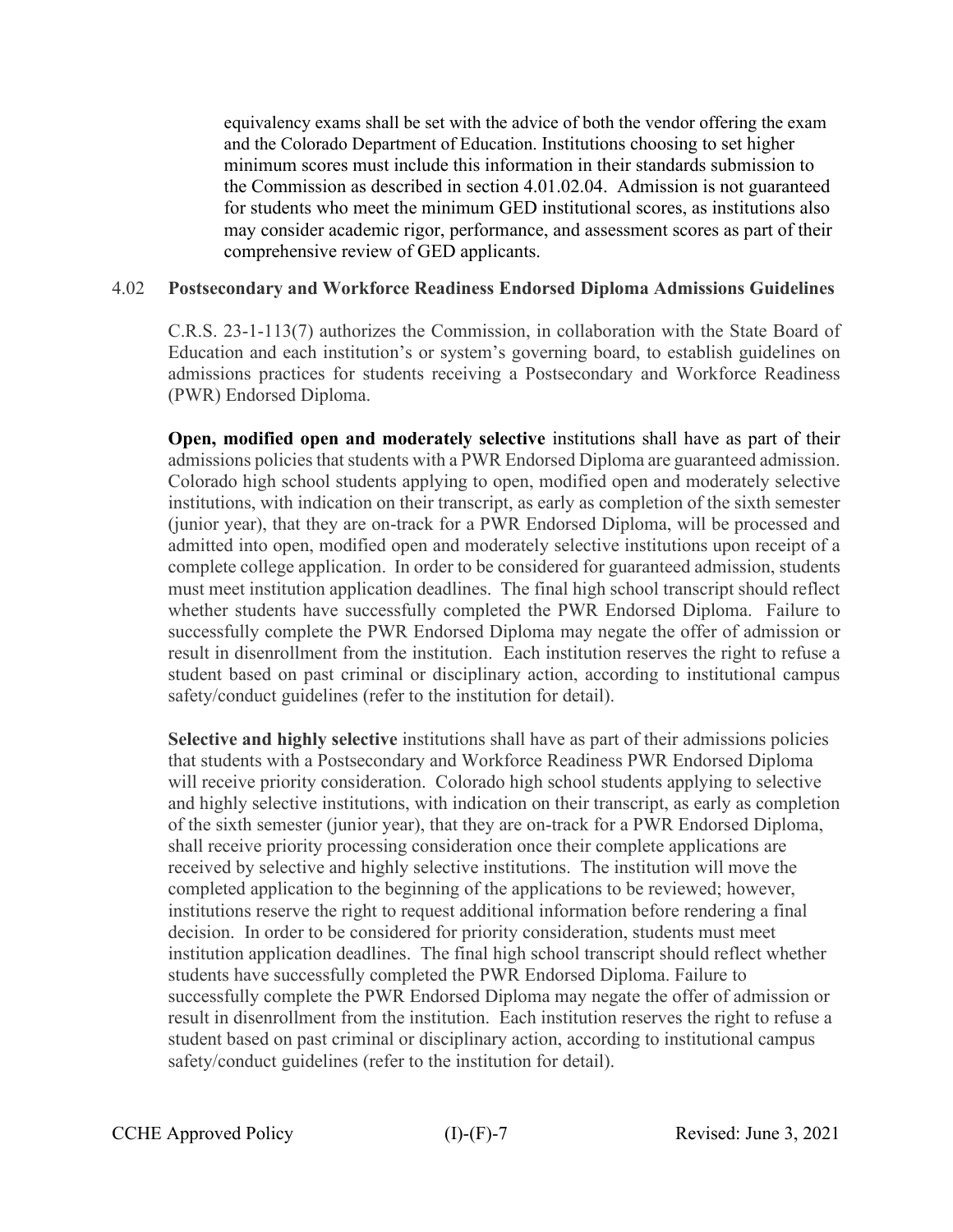#### 4.03 **Transfer Admissions Standards**

In accordance with the Commission's Academic Affairs Policy section I, Part L: Statewide Transfer and gtPathways Policy, "transfer student" means a student entering the reporting institution for the first time but known to have previously attended a postsecondary institution at the same level (e.g. undergraduate, graduate) after high school graduation (or passing an equivalency exam). The student may transfer with or without credit. This excludes students who completed remedial coursework and students who completed college-level coursework as a high school student through Concurrent Enrollment or as their homeschool curriculum.

Starting fall of 2019 (and for institutions who choose to use this policy during the transition period of fall 2016 – summer 2019), the transfer student admissions standard will apply to all degree-seeking undergraduate transfer applicants with 24 or more college-level semester credit hours completed at the point of application who do not meet one of the exemptions listed in this policy (section 4.04). First-time admissions standards shall apply to transfer students with fewer than 24 college-level semester credit hours.

### 4.03.01 **Development of Institutional Admissions Policy - Academic Performance Indicators**

If transfer students have 24 or more college-level semester credit hours completed at the point of application, then the transfer student admissions standard shall apply. The **transfer admissions standards academic performance indicators** are:

- Cumulative grade point average (GPA) from all previous college-level coursework;
- 24 or more college-level semester credit hours completed; and Successful completion of basic skills courses.

### 4.03.02 **Coursework Requirement**

Students admitted to four-year institutions under the transfer student admissions standard must have completed all remedial coursework, with the exception that institutions approved to offer Supplemental Academic Instruction (SAI) under CCHE Policy I-W may offer SAI to eligible students. For many programs, transfer students are encouraged to complete gtPathways or equivalent courses in a range of academic subjects, especially college-level English composition and mathematics, before applying to transfer to another institution.

### 4.03.03 **Development of Recommended Transfer GPA**

In addition to students having completed all remedial coursework as described above, institutions shall each develop a student's recommended cumulative grade point average (GPA) from all previous college-level coursework, following the institution's own transfer policy. A recommended GPA acts more as a guideline, accommodating the highly varied academic history that often accompanies transfer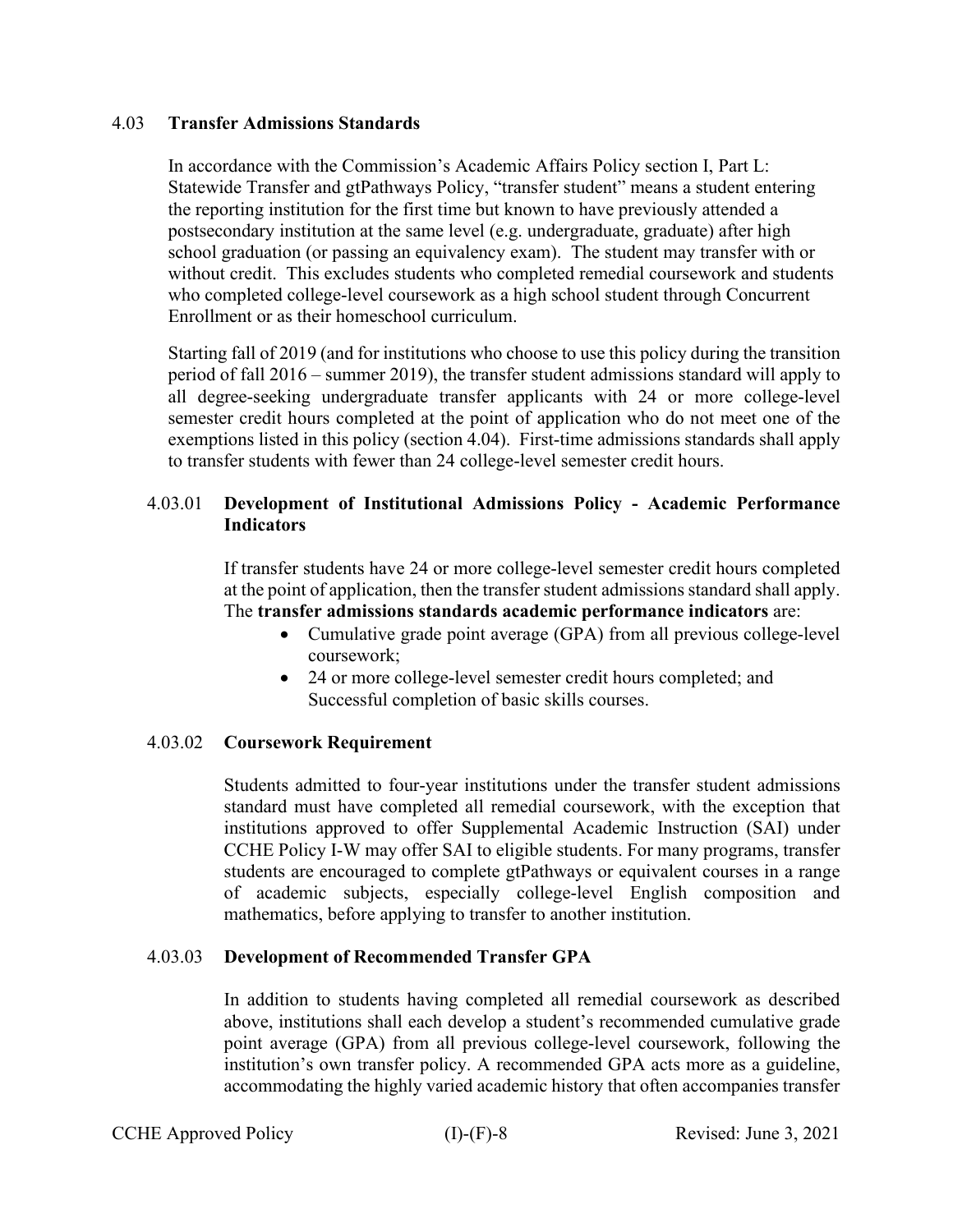students.

#### 4.03.03.01 **Submission of Recommended Transfer GPA to Commission**

Following the adoption of this policy, institutions are required to establish and submit to the Commission for approval a minimum transfer GPA by December 1, 2014. Institutions will submit recommended transfer GPAs in a format to be determined by the Department in consultation with the institutions. Institutions may submit changes to their recommended transfer GPA at any time in the future provided the proposed change is accompanied by a written explanation from the institution providing a justification for the change, to include at a minimum how the change in GPA will enable to the institution to continue to or better serve students according to its role and mission.

### 4.03.03.02 **Review by Commission**

The commission will review each institution's proposed recommended transfer GPA according to 4.01.02.05 and provide within 60 days either a notice of approval or a request for further information.

#### 4.03.04 **Guaranteed Transfer Admissions**

Applicants who have completed an Associate of Arts (AA) or Associate of Sciences (AS) degree from a Colorado public two-year institution will be guaranteed admissions at all Colorado public baccalaureate awarding institutions, except Colorado School of Mines, provided the student earns a 2.5 transfer GPA guideline, has completed all courses with a grade of C or better and a two-year institution is the last institution attended prior to transfer.\*

Admissions to an institution does not guarantee enrollment in a specific degree program. Institutions may have controlled entry due either to space limitations or academic requirements. Students who complete an AA or AS degree concurrent with high school may qualify for guaranteed admissions to an institution, and subsequently may be held to additional criteria for determining students eligibility for specific degree programs. These students will be reported as first-time applicants and may be held to additional institutional expectations of first-time applicants.

*\*University of Colorado Boulder, University of Colorado Denver, and University of Colorado Colorado Springs require completion of the University of Colorado Minimum Academic Preparation Standards (MAPS) for guaranteed transfer admission. Each institution reserves the right to refuse a student based on certain past criminal or disciplinary action, according to institutional campus safety/conduct guidelines (refer to the institution for details).*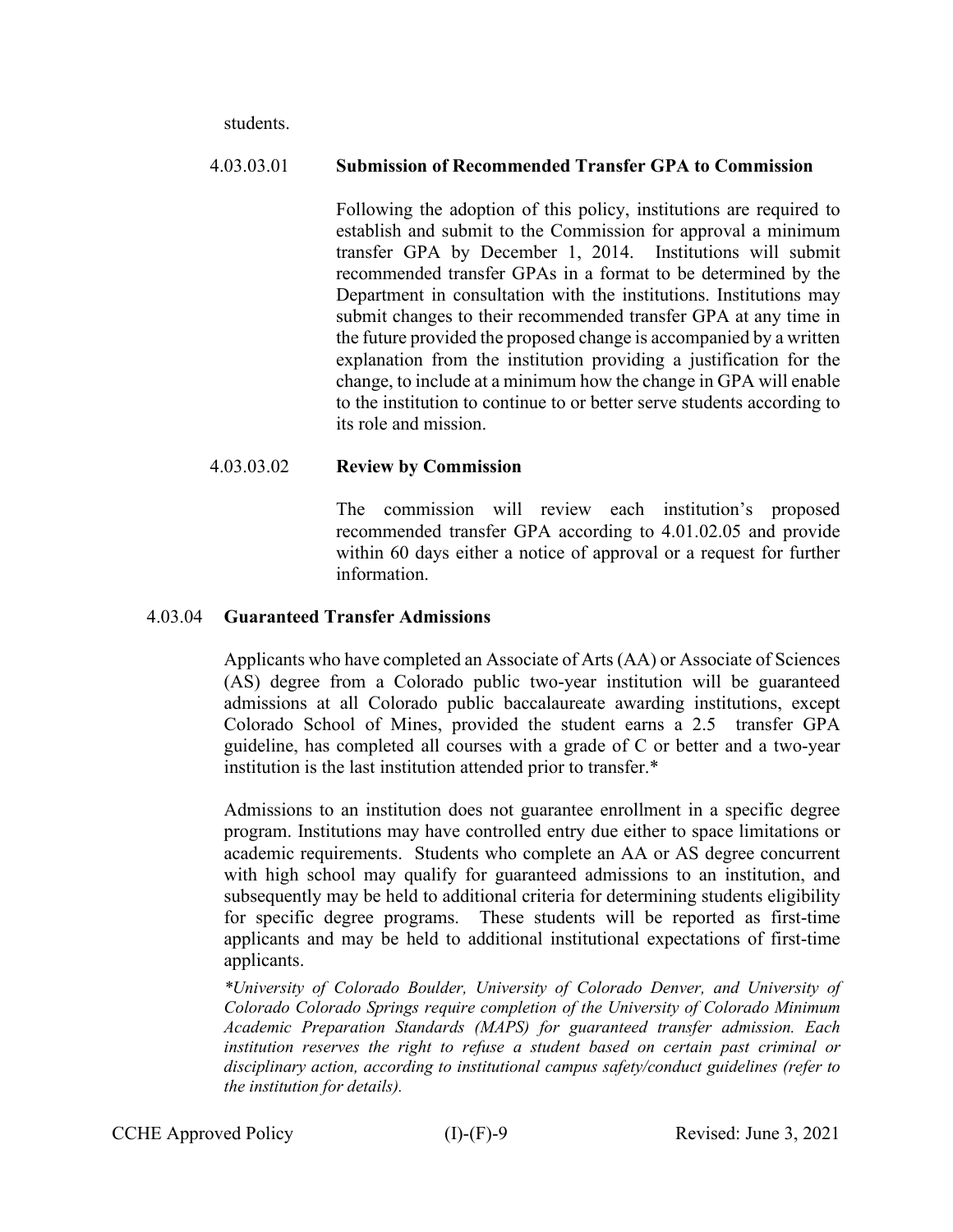## **4.04 Applicants Exempt from all Admissions Standards**

The following undergraduate applicants are exempt from the Commission's admissions first-time standards and transfer standards.

## 4.04.01 **Degree-seeking applicants:**

- 4.04.01.01 Who have a non-U.S. transcript. The Commission directs the individual institutions to evaluate, to the best of their ability, the non-United States credentials presented by the student to ensure that they are of an equivalent level to those students admitted under the Commission's standards.
- 4.04.01.02 Who have already completed a baccalaureate degree.
- 4.04.01.03 Who have applied to the two-year role and mission component at Adams State University or Western Colorado Community College (the community college division of Colorado Mesa University).
- 4.04.02 Applicants enrolled as non-degree seeking students are exempt from the first-time admissions standards. This includes but is not limited to summer-only enrollment; formal Colorado Consortium exchange programs with a planned enrollment for one year or less; and those who have not been formally admitted to an institution and who wish to enroll in any off-campus coursework not offered as part of a complete off-campus degree program. Institutions can request an exemption to the admission standards process from the Department for programs that serve targeted, in-need student populations (e.g. credential completion programs offered to students in prison) who are unable to submit some academic credentials.
- 4.04.03 Applicants who are age 23 or older and/or have been out of school for five or more years are not held to these admissions standards and can be evaluated according to institutional policies.

### 4.05 **Two-year and Four-year Role and Mission Institutions**

Students may be admitted at Adams State University in either a two-year or a four-year program or at Colorado Mesa University or Western Colorado Community College (the community college division of Colorado Mesa University). Those admitted to a four-year program as first-time students must meet the first-time admissions standards. Students whose only college work has been completed concurrent with high school, regardless of the number of credits, are subject to the first-time admissions standards, though all college coursework will be evaluated for transferability according to institutional and Colorado statewide transfer policies for admissions to the two-year or four-year program. Students enrolled in the twoyear programs who seek to transfer to the four-year program must meet the Commission's and institutions' transfer admissions standards to be eligible for transfer.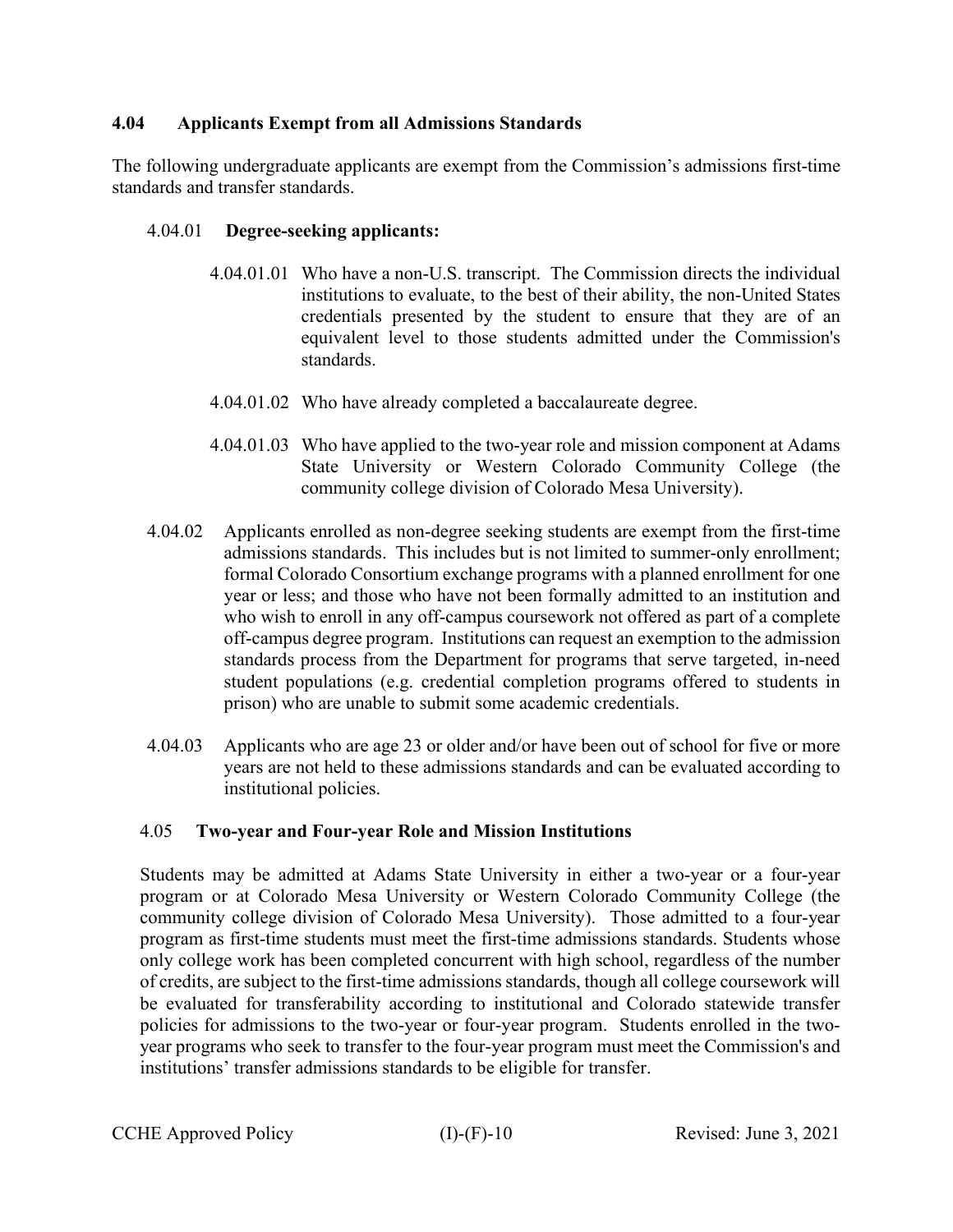# **5.00 Public Institutions' Statutory Roles and Missions**

Institutions' statutory roles and missions are as follows:

23-20-101 (1) (a) The Boulder campus of the University of Colorado shall be a comprehensive graduate research university with selective admission standards . . . .

(b) The Denver campus of the University of Colorado shall be an urban comprehensive undergraduate and graduate research university with selective admission standards . . . .

(c) The Colorado Springs Campus of the University of Colorado shall be a comprehensive university with selective admission standards . . .

23-31.3-101 . . . Colorado State University – Global Campus shall be a baccalaureate and graduate online university with the mission in Colorado of offering baccalaureate degree programs for nontraditional students . . .For baccalaureate degree students residing in Colorado, CSU Global Campus shall have moderately selective admission standards.

23-31-101 . . . Colorado State University shall be a comprehensive graduate research university with selective admission standards . . . .

23-40-101. . . The University of Northern Colorado shall be a comprehensive baccalaureate and specialized graduate research university with selective admission standards . . .

23-41-105 . . . The Colorado School of Mines shall be a specialized baccalaureate and graduate research institution with high admission standards . . . .

23-55-101 . . . Colorado State University-Pueblo which shall be a regional, comprehensive institution with moderately selective admission standards.

23-51-101 . . . Adams State University, which shall be a general baccalaureate institution with moderately selective admission standards. . . and two-year transfer programs with a community college role and mission.

23-52-102 . . . Fort Lewis College, which shall be a public liberal arts institution, with selective admission standards.

23-53-101 . . . Colorado Mesa University, which shall be a general baccalaureate institution with selective admission standards. . . Colorado Mesa University shall also maintain a community college role and mission, including career and technical education programs.

23-54-101 . . . Metropolitan State University of Denver, which shall be a comprehensive institution with modified open admission standards at the baccalaureate level; except that nontraditional students at the baccalaureate level who are at least twenty years of age shall only have as an admission requirement a high school diploma, a GED high school equivalency certificate, or the equivalent thereof.

23-56-101 . . . Western Colorado University shall be a general baccalaureate institution with

CCHE Approved Policy (I)-(F)-11 Revised: June 3, 2021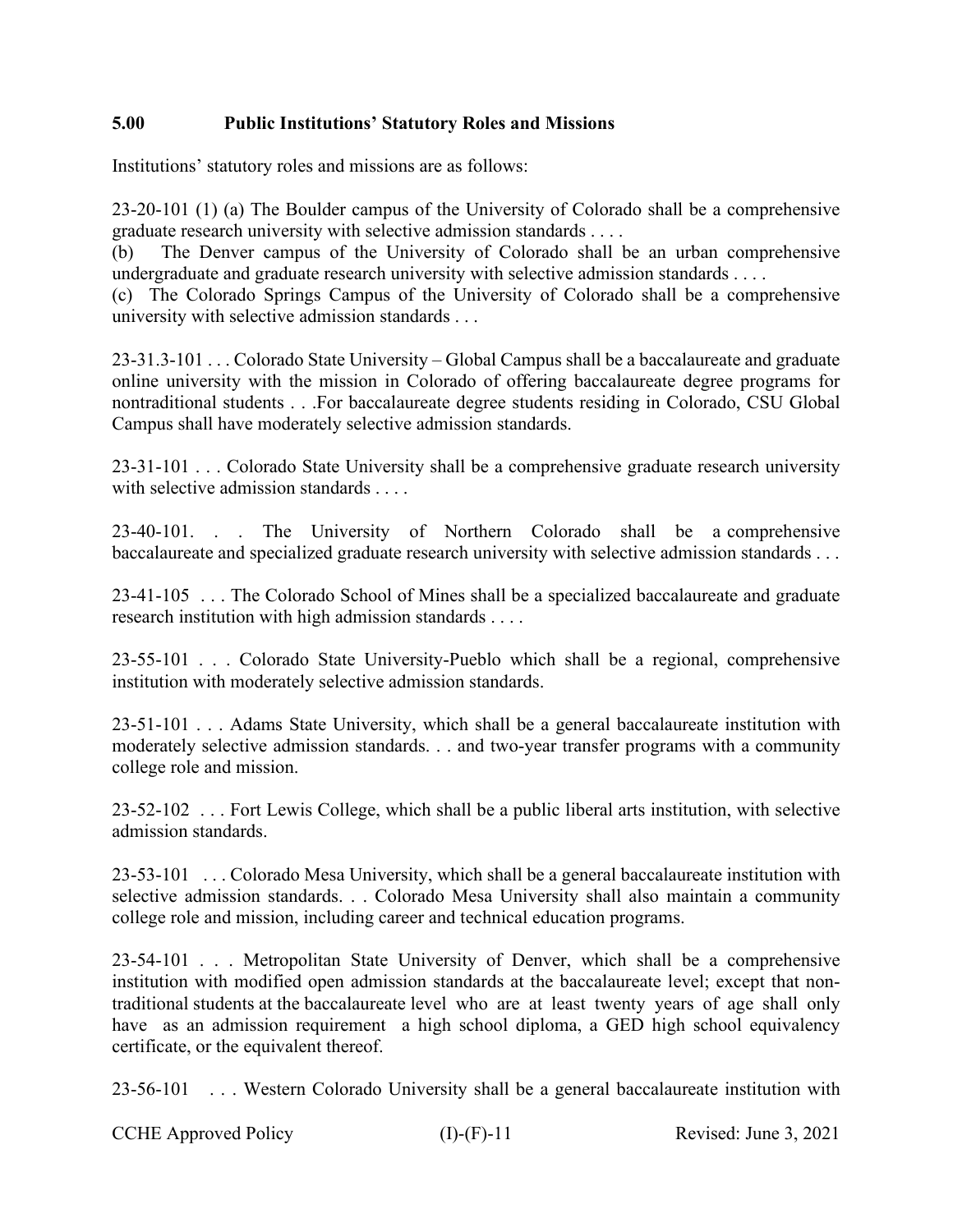# selective admission standards.

23-60-201 . . . A state system of community and technical colleges . . . offers a broad range of general, personal, career and technical education programs.…Each community college may offer two-year degree programs with or without designation, and,…may offer technical, career, and workforce development bachelor of applied science degree programs. No college shall impose admission requirements upon any student.

23-1-113.3 . . . Aims Community College and Colorado Mountain College shall be two-year local district colleges with open admission standards. Per 23-71-102.(I): Colorado Mountain College…may also offer no more than five baccalaureate degree programs… Per 23-71-102.(II): Aims Community College…may also offer Bachelor of Applied Science degree programs…

| <b>Institution</b>                      | <b>Selectivity</b>                       |
|-----------------------------------------|------------------------------------------|
| <b>Community Colleges</b>               | Open admission standards                 |
| Metropolitan State University of Denver | Modified open admission standards        |
| <b>Adams State University</b>           | Moderately selective admission standards |
| Colorado State University - Global      | Moderately selective admission standards |
| Colorado State University - Pueblo      | Moderately selective admission standards |
| Colorado Mesa University                | Selective admission standards            |
| Colorado State University               | Selective admission standards            |
| Fort Lewis College                      | Selective admission standards            |
| University of Colorado Boulder          | Selective admission standards            |
| University of Colorado Colorado Springs | Selective admission standards            |
| University of Colorado Denver           | Selective admission standards            |
| University of Northern Colorado         | Selective admission standards            |
| Western Colorado University             | Selective admission standards            |
| Colorado School of Mines                | Highly selective admission standards     |

### **Institution Selectivity per Colorado Revised Statute**

# **6.00 Data Reporting and Analysis**

Institutions shall report annually all undergraduate first-time and transfer applicants, including those for summer terms, to the Commission on the SURDS Undergraduate Applicant File. SURDS data will be used to monitor the compliance of institutions with the Commission's admissions standards and to evaluate the impact of the policy on institutions and students. An institution must keep at least one, complete, prior year of files and records to document admissions decisions.

Each spring, using SURDS data, the Department will prepare an annual report on institutional performance to include the retention of first-time and transfer students. The Commission will monitor and report this data, along with admissions, enrollment, retention and completion of different student populations, including resident/non-resident status, students receiving financial aid, by type and level, and background characteristics such as gender and ethnicity. Data will be reported by institution for in-state and out-of-state students and will be reported by high school and school district level for instate students, per C.R.S. 23-1-108.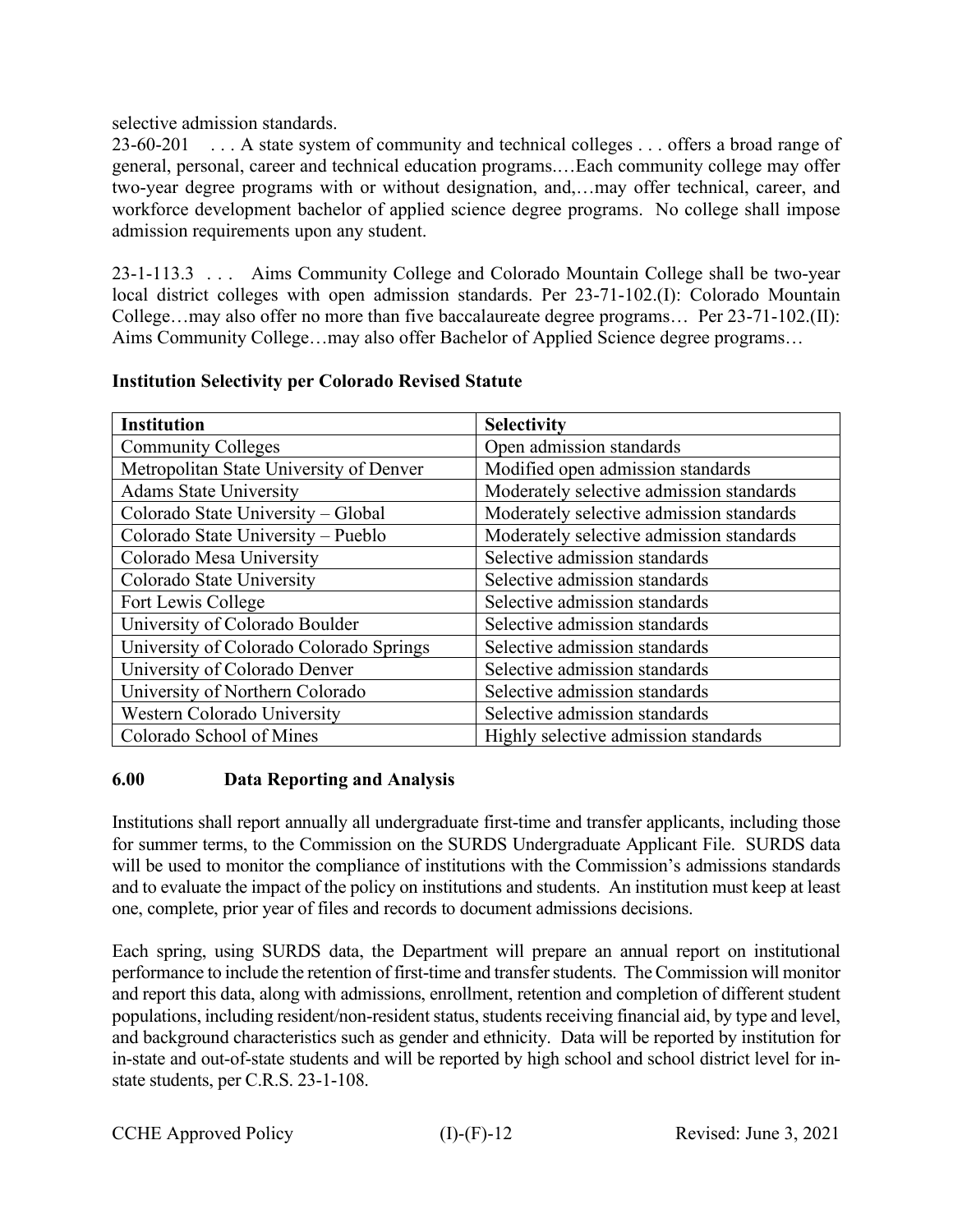The Commission then will formally review the report and monitor institutions' performance. The Commission will rely on the performance contracts policy when evaluating the effectiveness of this policy. The Commission will also reconsider the question of whether the ultimate standards designated under this policy should be retained or modified and whether the implementation schedule should continue.

# **7.00 Communicating with Prospective Students**

To enable students to understand which institutions they are best suited for, beginning spring 2015 and every spring thereafter, each institution shall compile and publish a quantitative and qualitative description of the mid 50 percent of its most recently admitted class. The presentation shall use the institution's academic performance indicators approved by the Commission (including assessment scores, GPA and rigor) and any other indicators the institution uses to evaluate the admissibility of students. This information must be public and easily accessible to potential students. The Department of Higher Education shall compile this information in an annual summary for statewide distribution.

# **8.00 In-State and Out of State Enrollment Standards**

Colorado Revised Statute 23-1-113.5 states, "It is the intent of the General Assembly that all state-supported institutions of higher education operate primarily to serve and educate the people of Colorado." Standards for out-of-state students must equal or e xceed t hose f or in-state students per C.R.S. 23-1-113 (1) (a). Not less than 55 percent of the incoming first-year class at each statesupported institution of higher education shall be in-state students per 23-1-113.5. The Department, working with institutional research representatives, will determine the calculation to monitor the in-state percentages per institution. The Department will include the in-state calculations in the annual admissions and enrollment report. This calculation includes all enrolled students, including those who were admitted through an institution's admission window, with the exception of Native American students attending Fort Lewis College, who are excluded from this calculation.

### **9.00 Policy Background**

The original admissions standards policy was adopted by the Commission in 1986 and was implemented the following year. In 1987, the Commission established state-level admissions standards for first-time entering undergraduates and transfer students at each of Colorado's baccalaureate-granting public institutions. The standards established for an entering freshman were based on the calculation of an admissions index. The index had two components: a student's high school performance (i.e., high school grade point average or class rank) and performance on a standardized test. For an undergraduate transferring from another institution, the standard's criterion was a specific GPA.

Changes made in 2008 reflect a significant addition for applicants who graduate high school after spring 2008. In addition to defining institutional admissions indices for first-time students and

CCHE Approved Policy (I)-(F)-13 Revised: June 3, 2021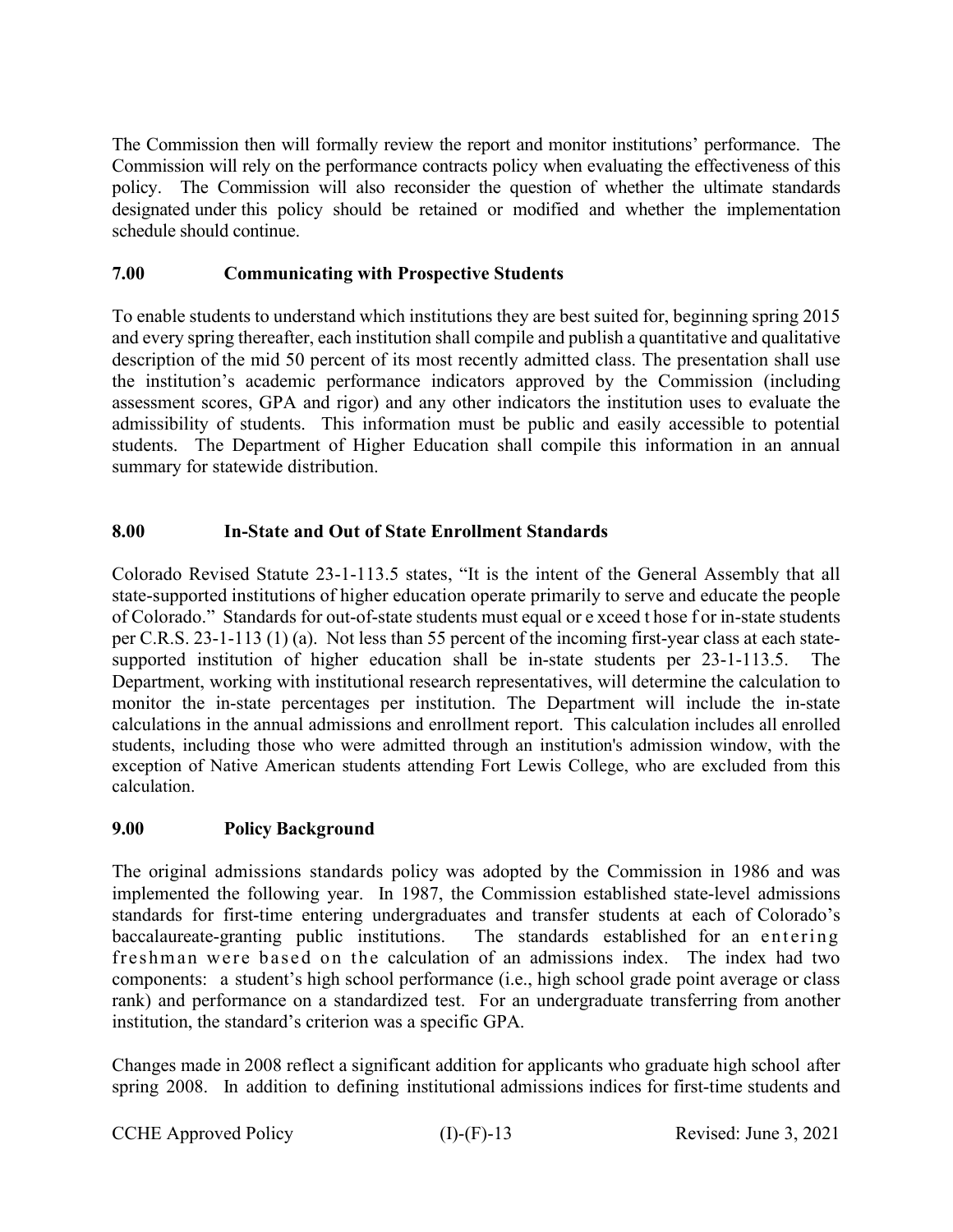grade point averages for entering undergraduate transfers, the standards expanded to require a stronger higher education admissions requirement so that students seeking admissions to four-year public institutions of higher education were ready to progress successfully in higher education. This policy articulated and required a particular curriculum to be met by first-time entering undergraduates who graduated from high school in spring 2008 or later. Beginning with students graduating from high school in spring 2010, students had to complete a fourth unit of mathematics (including at least courses that are the equivalent of Algebra I, Geometry and Algebra II), and one unit of world language and academic course units had to total 17.

| Academic Area             | 2008/2009    | 2010     |
|---------------------------|--------------|----------|
| English                   | 4 Units      | 4 Units  |
| Mathematics               | 3 Units      | 4 Units  |
| Natural Science           | 3 Units      | 3 Units  |
| Social Science            | 3 Units      | 3 Units  |
| <b>World Languages</b>    | Not Required | 1 Unit   |
| <b>Academic Electives</b> | 2 Units      | 2 Units  |
| <b>TOTAL</b>              | 15 Units     | 17 Units |

*Note: An academic unit, often referred to as a Carnegie unit, is equivalent to on full school year of credit in a specific subject. Regarding CCHE Policy I, U, Section 2,04: "Two units of American Sign Language credits earned or awarded in high school (or the equivalent earned prior to the time of application) shall satisfy the world language entrance requirements of any public higher education institution in Colorado."*

# **10.00 Guiding Policies**

C.R.S. 23-1-113(4) directs the Commission to align this policy with State Board of Educationdetermined graduation guidelines. It states:

The commission shall work with the state board of education to align the academic admission standards established pursuant to this section with the guidelines for high school graduation requirements developed pursuant to [section 22-2-106 \(1\) \(a.5\),](http://web.lexisnexis.com/research/buttonTFLink?_m=8f3620ae3a25e6dae834055cdd9a6344&_xfercite=%3ccite%20cc%3d%22USA%22%3e%3c%21%5bCDATA%5bC.R.S.%2023-1-113%5d%5d%3e%3c%2fcite%3e&_butType=4&_butStat=0&_butNum=10&_butInline=1&_butinfo=COCODE%2022-2-106&_fmtstr=FULL&docnum=1&_startdoc=1&wchp=dGLbVzt-zSkAb&_md5=a7424212d9ddc6903b4daf3f2ccb5345) C.R.S. Any revised academic admission standards shall be implemented no later than the selection of the freshman class of fall 2012.

C.R.S. 23-1-113(1.5)(a) instructs the Commission to align the Remedial Education Policy and the Admissions Standards Policy. It states:

(I) The commission shall establish and the governing boards shall implement a policy pursuant to [section 23-1-113.3](http://web.lexisnexis.com/research/buttonTFLink?_m=8f3620ae3a25e6dae834055cdd9a6344&_xfercite=%3ccite%20cc%3d%22USA%22%3e%3c%21%5bCDATA%5bC.R.S.%2023-1-113%5d%5d%3e%3c%2fcite%3e&_butType=4&_butStat=0&_butNum=4&_butInline=1&_butinfo=COCODE%2023-1-113.3&_fmtstr=FULL&docnum=1&_startdoc=1&wchp=dGLbVzt-zSkAb&_md5=59bfec51a57d81c6971d83557128fcc6) to identify matriculated students who need basic skills courses in English and mathematics and standards and procedures whereby state institutions of higher education may offer basic skills courses as provided in [section 23-1-](http://web.lexisnexis.com/research/buttonTFLink?_m=8f3620ae3a25e6dae834055cdd9a6344&_xfercite=%3ccite%20cc%3d%22USA%22%3e%3c%21%5bCDATA%5bC.R.S.%2023-1-113%5d%5d%3e%3c%2fcite%3e&_butType=4&_butStat=0&_butNum=5&_butInline=1&_butinfo=COCODE%2023-1-113.3&_fmtstr=FULL&docnum=1&_startdoc=1&wchp=dGLbVzt-zSkAb&_md5=fffb176e342403cdee55c9c78792d48e) [113.3.](http://web.lexisnexis.com/research/buttonTFLink?_m=8f3620ae3a25e6dae834055cdd9a6344&_xfercite=%3ccite%20cc%3d%22USA%22%3e%3c%21%5bCDATA%5bC.R.S.%2023-1-113%5d%5d%3e%3c%2fcite%3e&_butType=4&_butStat=0&_butNum=5&_butInline=1&_butinfo=COCODE%2023-1-113.3&_fmtstr=FULL&docnum=1&_startdoc=1&wchp=dGLbVzt-zSkAb&_md5=fffb176e342403cdee55c9c78792d48e) The commission, in consultation with the governing boards, shall ensure that the policy aligns with the admission policy adopted pursuant to subsection (1) of this section. In identifying the standards for basic skills, the commission may differentiate requirements for mathematics based on the prerequisite skills needed for required courses within a